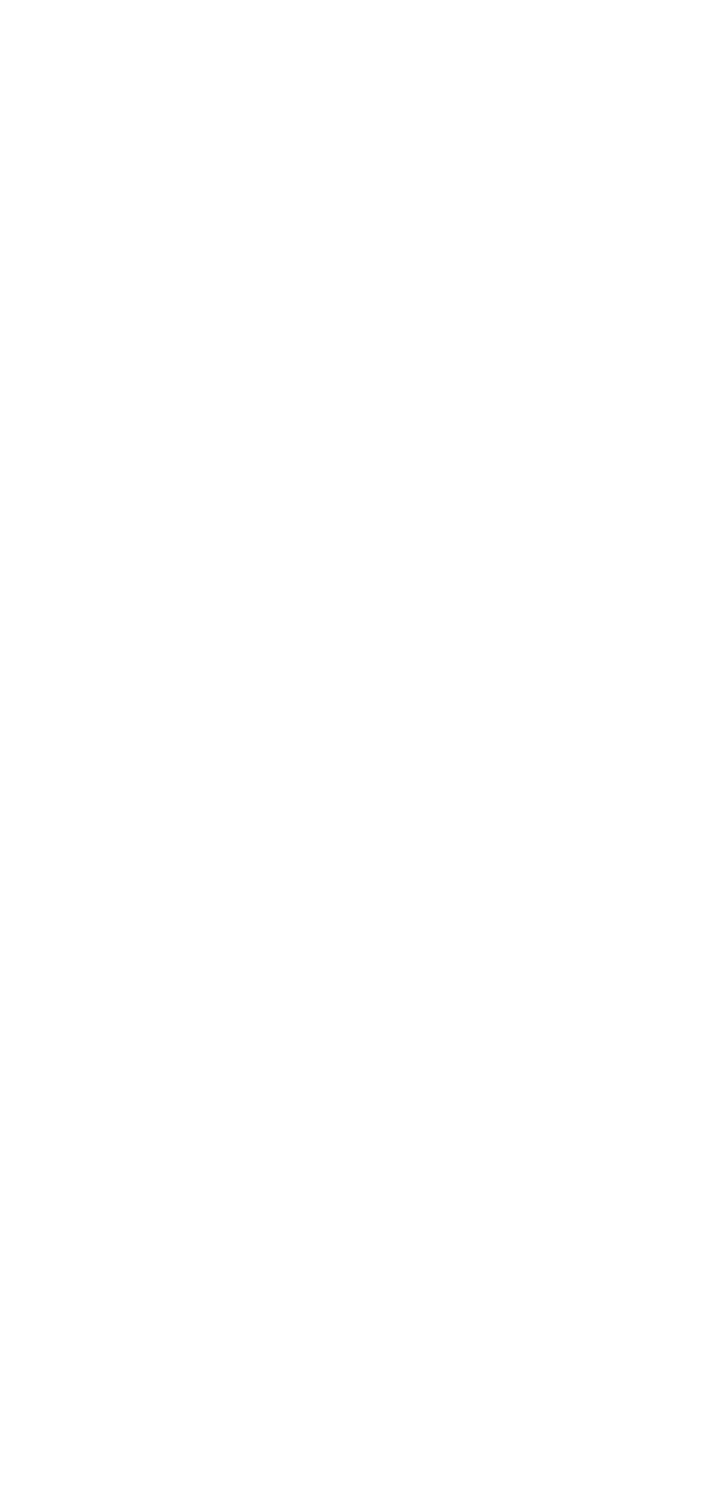

*President William M. B. Fleming, Jr. introduces Y. Michele Kang, winner of the University's prestigious American Free Enterprise Medal.*

Dear Friends,

I am honored to share with you the inspiring address by Y. Michele Kang, our 2019 American Free Enterprise Day medalist.

On that special day at the University we honor business leaders who have demonstrated the best of our free enterprise system. With that wonderful American entrepreneurial spirit, they have grown businesses, created jobs and shared the fruits of their success through philanthropy and community service.

Ms. Kang has spent her life defying expectations. She emigrated from Korea as a single woman, attended college in the United States, worked her way up to an executive role in a Fortune 500 company and then built from scratch her own health information technology firm during the recession. We honor her not only for her business success, but also for her heart and service to military veterans, to the disabled, to young people and to the underprivileged.

A large crowd of students, faculty, university staff and community leaders came to see her honored and to hear her story. I trust you will be moved and inspired as that crowd was when you read about this creative business leader and role model.

Due

William M. B. Fleming, Jr. President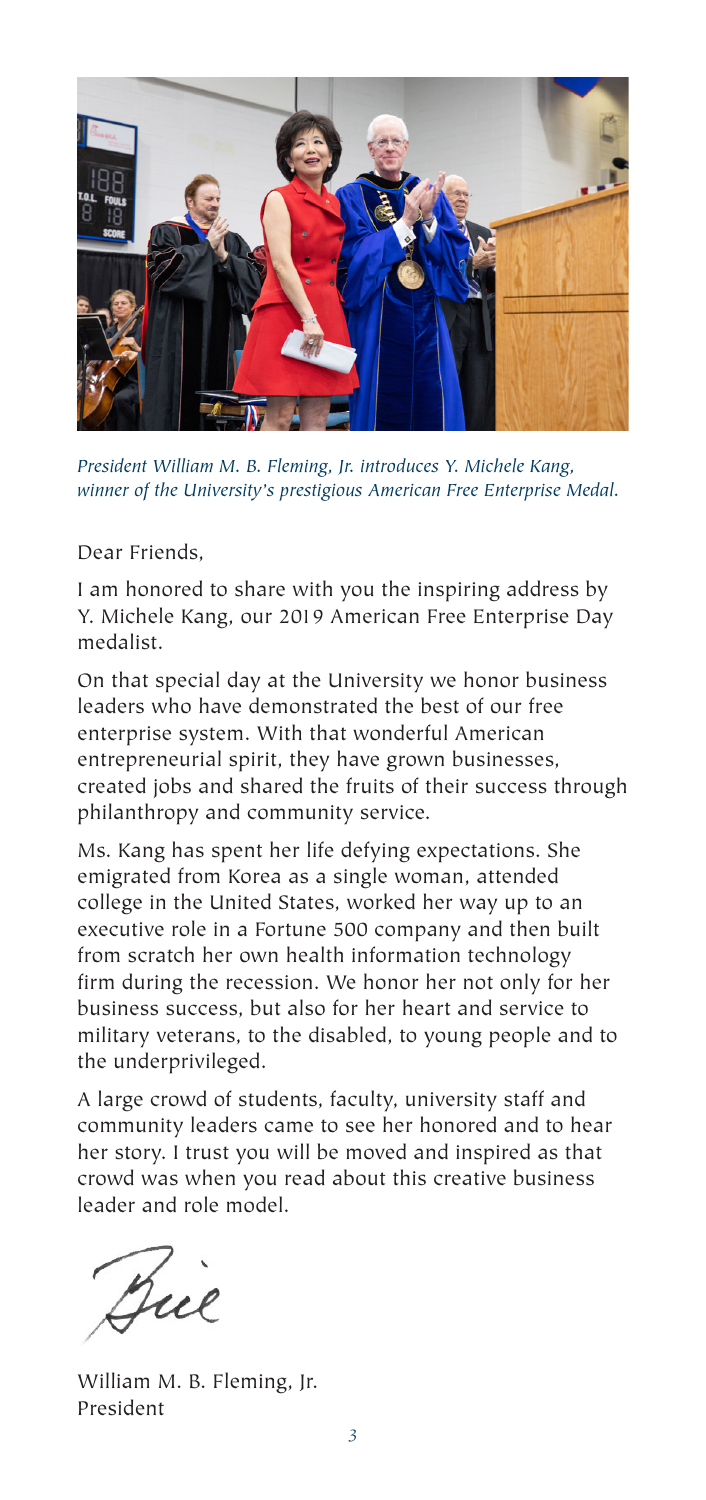# **Think Differently, Defy Expectations**

American Free Enterprise Day address by Y. Michele Kang *Founder and CEO, Cognosante®*

Thank you, President Fleming, for your generous introduction. I'd also like to thank Chairman Jenkins; members of the Board of Trustees; distinguished guests, especially many of the previous honorees; members of the university community; and Ambassador Bonnie McElveen-Hunter, who graciously nominated me for this prestigious award.

It is truly an incredible honor to stand in front of you as this year's American Free Enterprise Award medalist. This is an especially powerful moment for me, because the reality is that, based on my background, I was never supposed to be here.

I was born and raised in Korea. When I was growing up, "the Miracle on the Han River" was just getting underway. It didn't take too long for a country devastated by war to evolve into the vibrant economy you see today.

But at that time, Korea was still a deeply traditional and hierarchical society where opportunities were profoundly limited for women. Many young women did go to college but studied home economics, literature, art or music. They graduated and perhaps took jobs as a secretary or receptionist. But once they got married, they would simply stop working, voluntarily or involuntarily. There were really no business or executive career paths for women.

Korean society was also very good at telling you what you "should" or "should not" do. That meant you were expected to conform to social norms, especially on gender roles and responsibilities that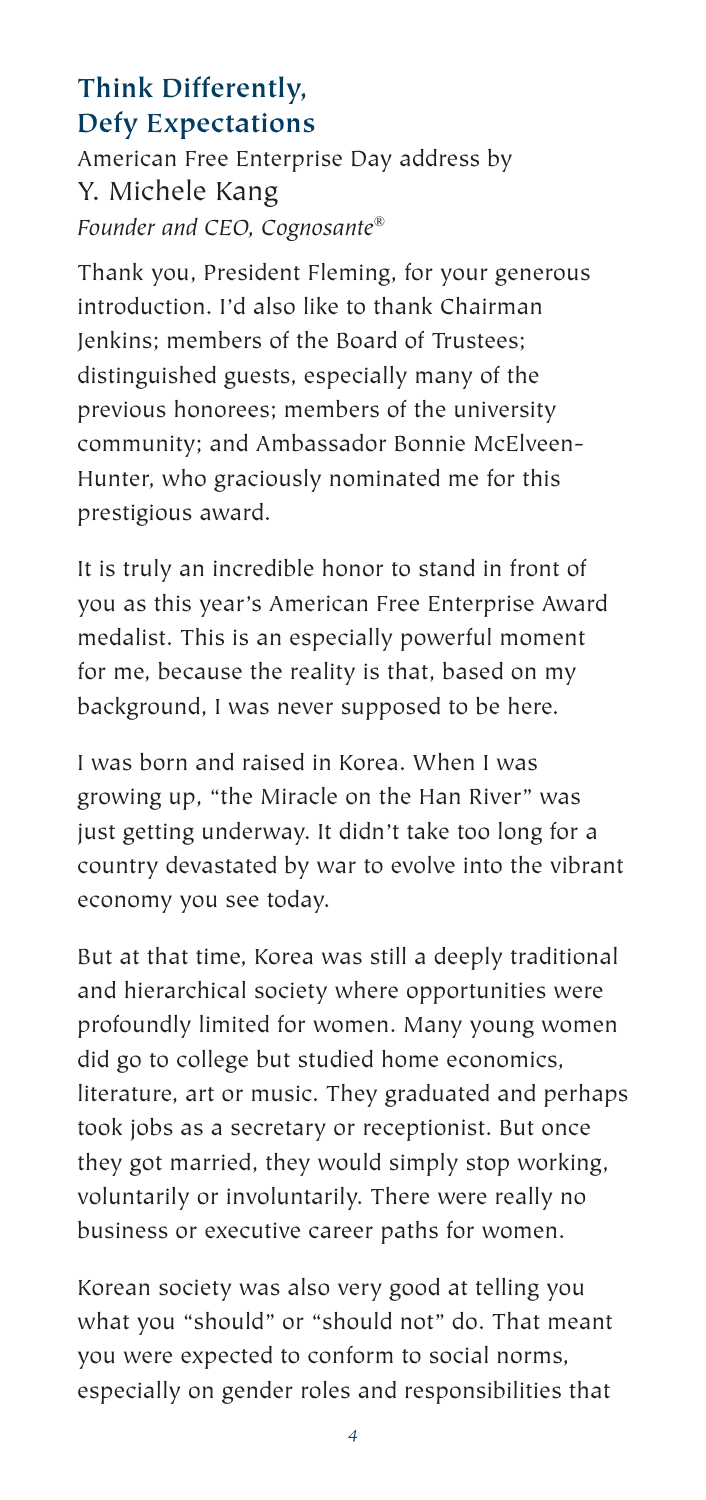were deeply rooted in the teachings and philosophy of Confucius.

The problem was that I have never been very good at accepting what I "should" or "should not" do, especially when it came to what a woman can or cannot do. With my father's reinforcement, I believed I could do anything a boy could do. I wanted something different from the future than what was expected of me.

So I earned a scholarship to study economics and business at a college in Seoul, where I enrolled as the only girl. The more I was exposed to the world of business, the more my aspirations grew beyond Korea. I was confident that with hard work and persistence I could one day be CEO of a Fortune 500 company. But to do so meant completing my education and pursuing a business career in the United States, which is the center of the global business world.

But the idea of a young, unmarried woman going to a foreign country on her own? That was simply inconceivable at that time in Korea!

Undeterred, however, I strategized and went to my parents with a proposition. In Korean society, parents are expected to spend a substantial amount of money for their daughter's wedding and gifts, a tradition known as "Hon-Su." I offered my parents this deal: let me have a fraction of that money now so that I can pay for the first year of college education in the United States and you won't have to spend a dime for my wedding. Better yet, when I become successful, I'll pay back every dime.

As you can imagine, this far-fetched idea stunned my parents. But as they looked around, they saw the growing social unrest around us. Many college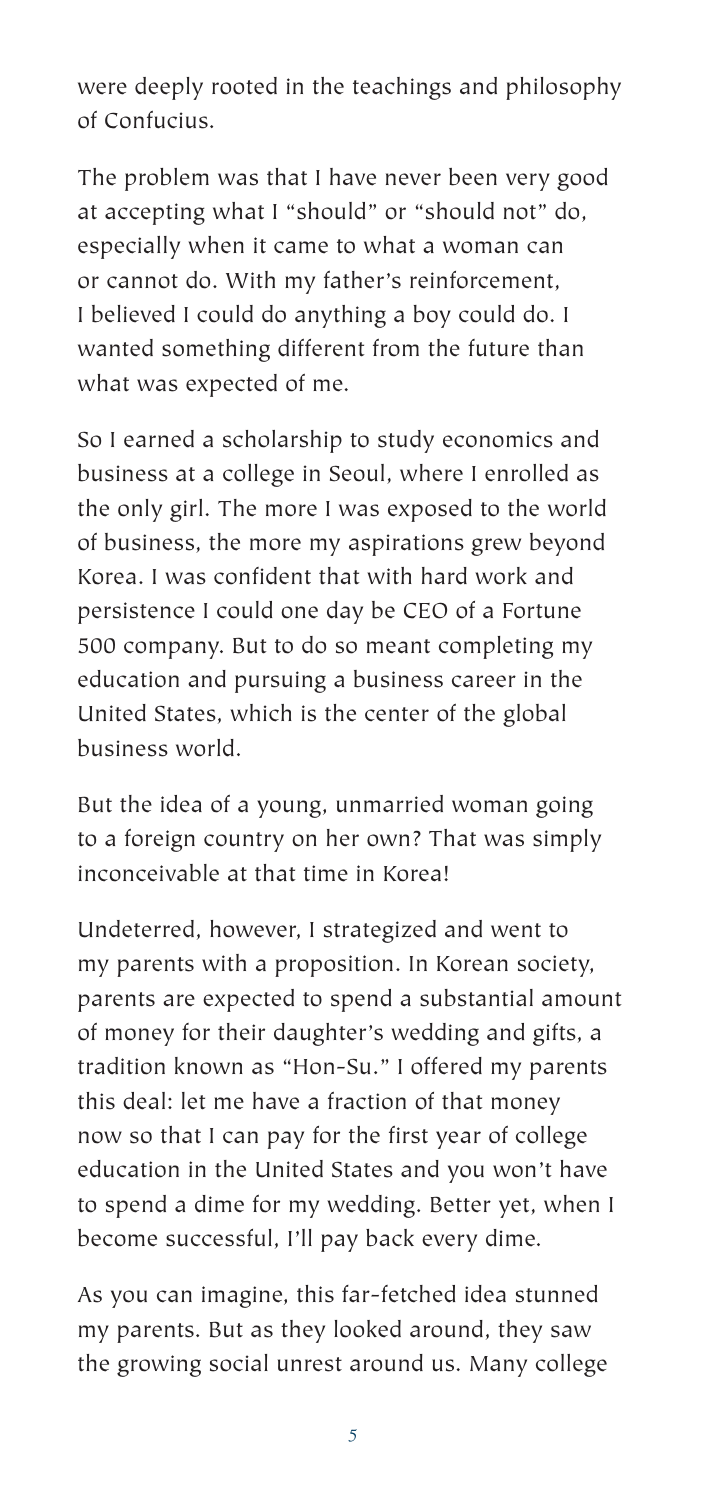students were demonstrating in the streets for democracy. My parents concluded they would rather see me continue my education than join the protests and end up in jail.

I can admit now that I probably wouldn't have done that. But I was happy to let them believe it was a possibility, if it meant I could go to America to study!

So, my parents agreed. I guess you could say that was my first business deal. And as it happens, it ended up being the most important deal I ever made, because virtually everything else in my life followed from that.

After coming to the U.S., I earned degrees from the University of Chicago and Yale. Upon getting my MBA, I developed a systematic plan, based on a series of three sequential ten-year blocks, that would lead to my becoming CEO of a Fortune 500 company.

First, I was a strategy consultant for the first 10 years or so, advising top domestic and global companies, which helped me to learn every aspect of running a business.

Following that, I joined a Fortune 500 company as a corporate executive, and spent the next eight years or so there. The objective was to learn organizational behavior and leadership. Motivating people to do what you need them to do is equally, if not more important, than obtaining functional expertise like finance or marketing.

I was ready to become CEO of a large company in the third decade, according to my plan.

But then, fortunately or unfortunately, my career diverged in an unexpected direction. I did become a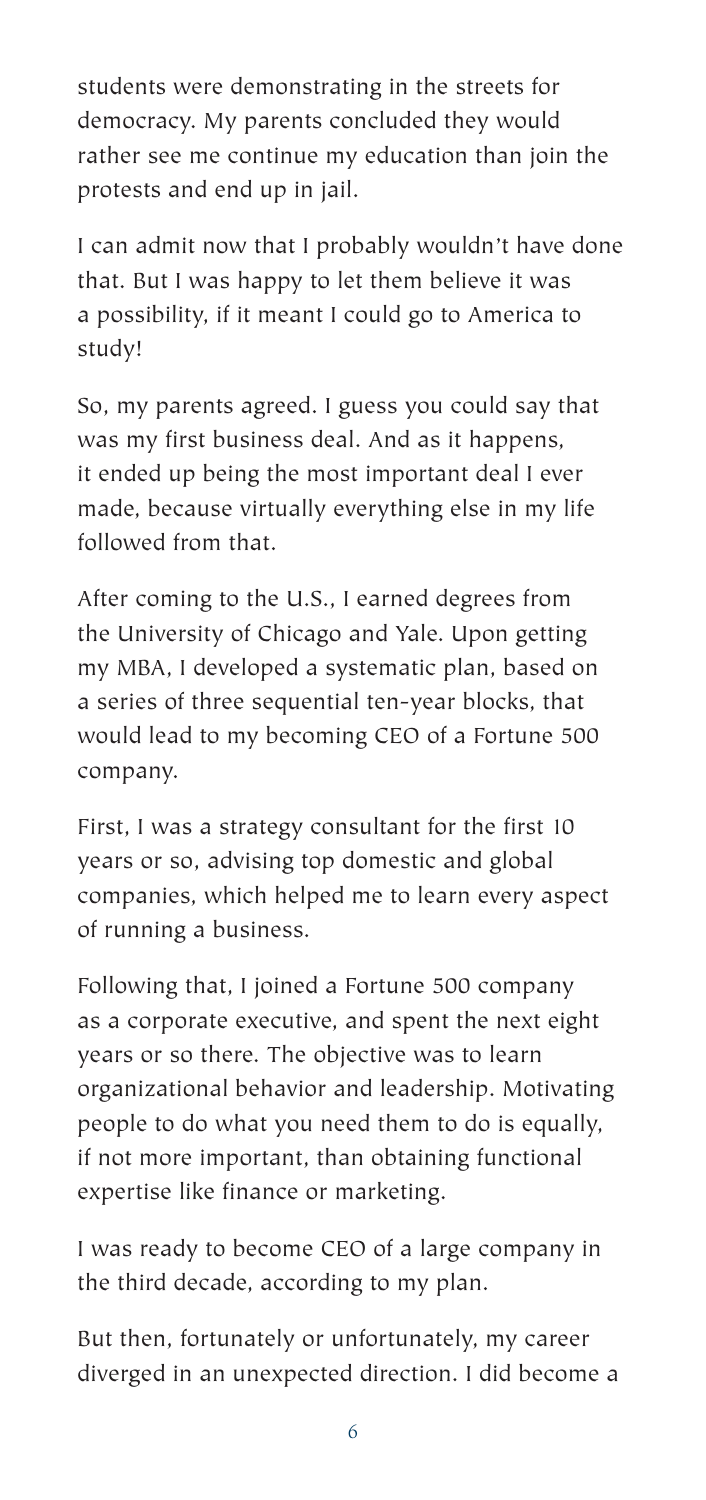CEO, but not of a Fortune 500 company. Instead, I started my own company, Cognosante.

I call myself an "accidental entrepreneur," as starting a company wasn't part of my original plan. But when I saw the dots could be connected in a new way, when I saw opportunities to help transform this country's badly broken health care system, I had to jump in.

I started Cognosante literally above my garage. And to be honest, I was a bit anxious. "What if I fail and lose everything?" I knew the statistics for start-ups were grim — something like only one or two out of 10 new start-ups ultimately succeed.

But then, I thought, I'm single and have no children to save college funds for, or wedding for that matter, so how hard would it be to support myself if I lost everything?

I prepared my contingency plans, should the company fail:

- plan number one, get a job in New York waiting tables at a Michelin three-star restaurant. Since I'm a foodie and don't require much training, I was sure I could go to work immediately;
- plan number two, become a freelance PowerPoint graphic artist. Thanks to my time in strategy consulting, I acquired expert-level skills in creating PowerPoint presentations, so I wouldn't have trouble getting work;
- plan number three, become an IKEA furniture assembler. I can't tell you how many IKEA furniture sets I've assembled in my life. I can put together a floor-to-ceiling closet with no help from anyone.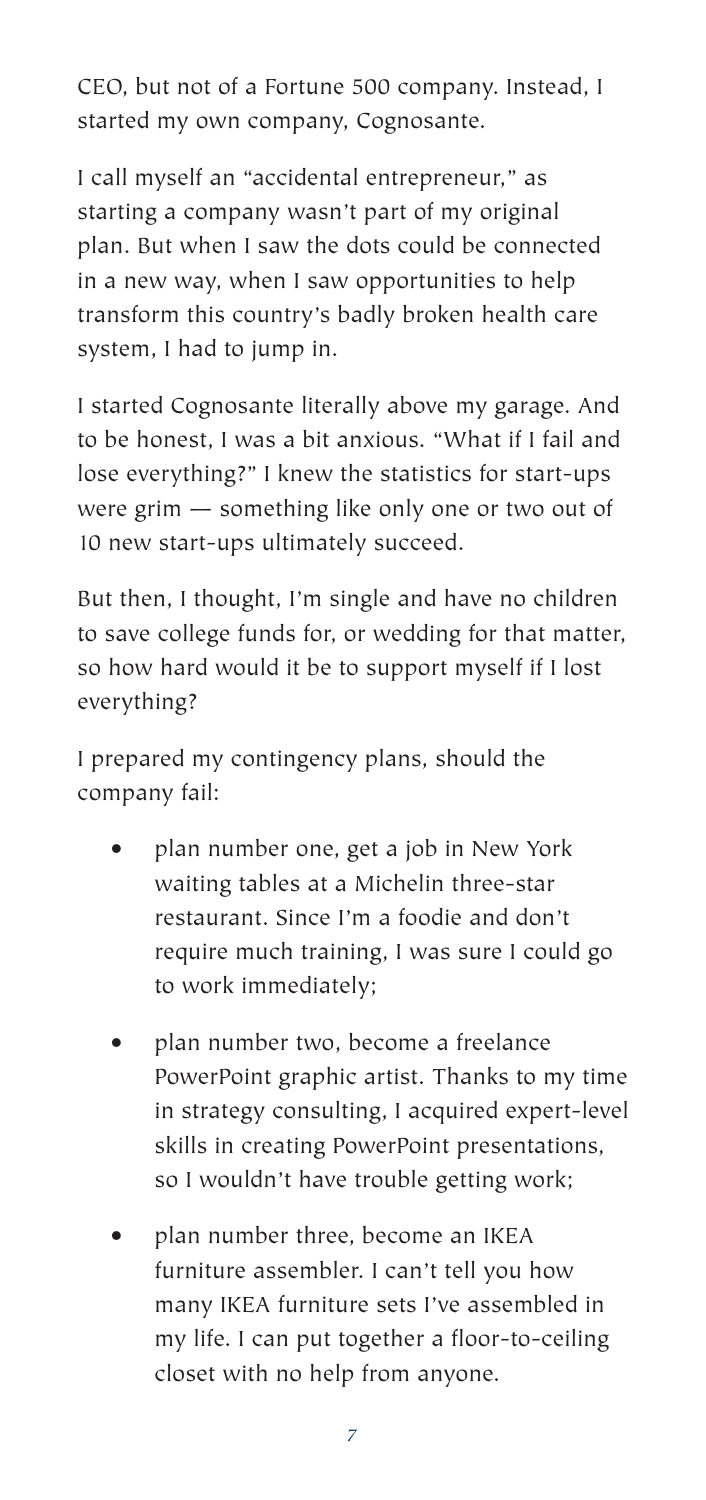Or maybe I could do all three: during the day, I would work as PowerPoint graphics person in pajamas at home or as an IKEA furniture assembler in the field, and then in the evenings, I would work as a waitress. What more would I need? So I took the plunge.

The rest, as they say, is history. By applying fundamentally different thinking, Cognosante provides transformative technology and operations solutions for Medicare, Medicaid, Veterans and military health systems and social services programs. Altogether, we're touching, directly or indirectly, around 170-180 million Americans, which is more than half the population.

It has not been all smooth sailing to get here. I lost a lot of sleep over making payroll and meeting expenses; there were times I questioned the wisdom of starting a company in the middle of a major recession.

But I was fortunate to have so many brilliant minds working with me. It's only thanks to the amazing and diverse group of Cognosante employees many of whom took risks to join an unproven, fledgling company — that I am here today. Otherwise, I guess I might be assembling your IKEA furniture!

And we're still taking on new challenges. About two years ago, I acquired a company called J.Lodge, which primarily hires disabled Americans, especially disabled veterans. We want disabled Americans to be able to reassert the dignity of work and achieve financial independence.

Many of them rely on government benefit programs because there are so few job opportunities that work for them (many of them can't drive to work,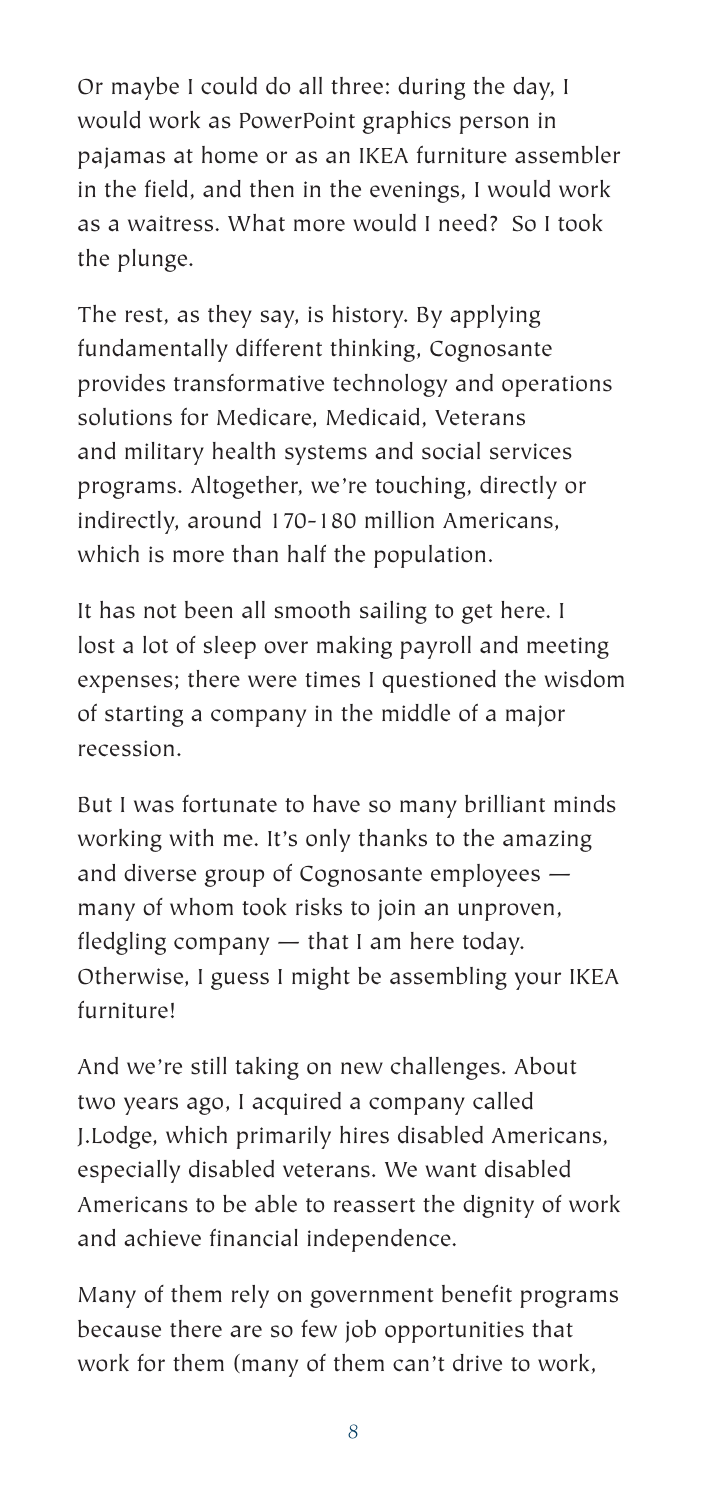some need significant health care that many employers cannot afford and some cannot work eight hours straight). Some of them work part-time because if they work too many hours a week, they lose critical disability benefits that most employers do not provide.

We picked a line of business, call center quality monitoring, that would allow employees to work from anywhere. Leveraging technology, we set them up at home so they don't have to travel and they get eight hours of work done each day at their own schedule, not necessarily 9-to-5.

More importantly, we declared that for anyone who was willing and capable of working full time, we would provide the same full benefits other Cognosante employees receive regardless of cost, so they wouldn't have to rely on government safety net programs.

And it's working. For example, Jason in Kentucky joined J.Lodge in 2016 as a part-time analyst still receiving disability benefits from the state. Today, he is a full-time employee, promoted to supervisor, and no longer relies on Kentucky's safety net programs.

J.Lodge is more than an investment to me; it's also a model. I want to prove to large and small employers that we have to do our share. Rather than criticize safety net beneficiaries for being "lazy" or for "not trying hard enough," let's create real jobs for them, so they can contribute and realize financial independence and the dignity of purpose in life.

I want to emphasize that J. Lodge is not a charity or not-for-profit organization. It is very much a for-profit enterprise that is doing really well, thanks entirely to our incredible people.

My story is simple. It is about the dignity of work;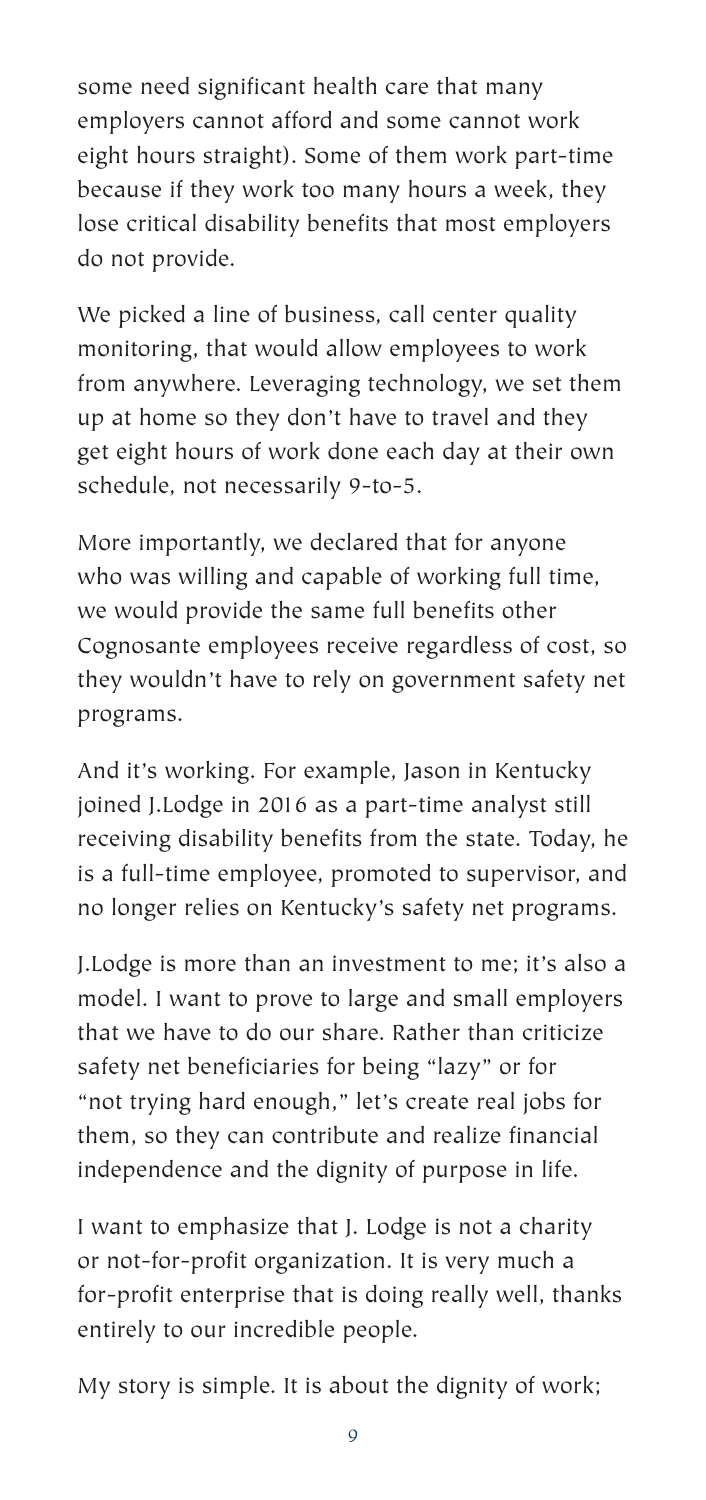challenging the status quo; taking the risk to create solutions to problems before anyone else even recognizes that they are problems; and producing results.

And along the way, bring as many people with you as possible and do your fair share.

At its root, this is also the story of a highfunctioning free enterprise system. It is a mechanism for creating value and being rewarded for it. The American free enterprise system is not perfect by any stretch of the imagination, but it is far better than what anyone else has.

We all know capitalism and free enterprise are under attack these days. And yes, we do need to find ways to make the system work better and more fairly. But we must take care not to do harm to a system that has achieved so much to help people around the world flourish and prosper.

As I stand here today, I am thinking: Where else could I have gone and done all these things? What other country provides an environment in which a young girl from Korea with no money and no connections, but full of dreams and passion and willingness to work hard, could achieve so much? I can't think of a single place other than the United States of America. I say that's a system worth fighting for.

So, my hope today is that by hearing my story, you are inspired to create your own. You don't have to go to a foreign country, although I highly recommend that you explore different cultures. You don't have to start a company, although I highly recommend that, as well.

Please go out and chart a path that is unique and tailored to YOU: your passion, your talents, your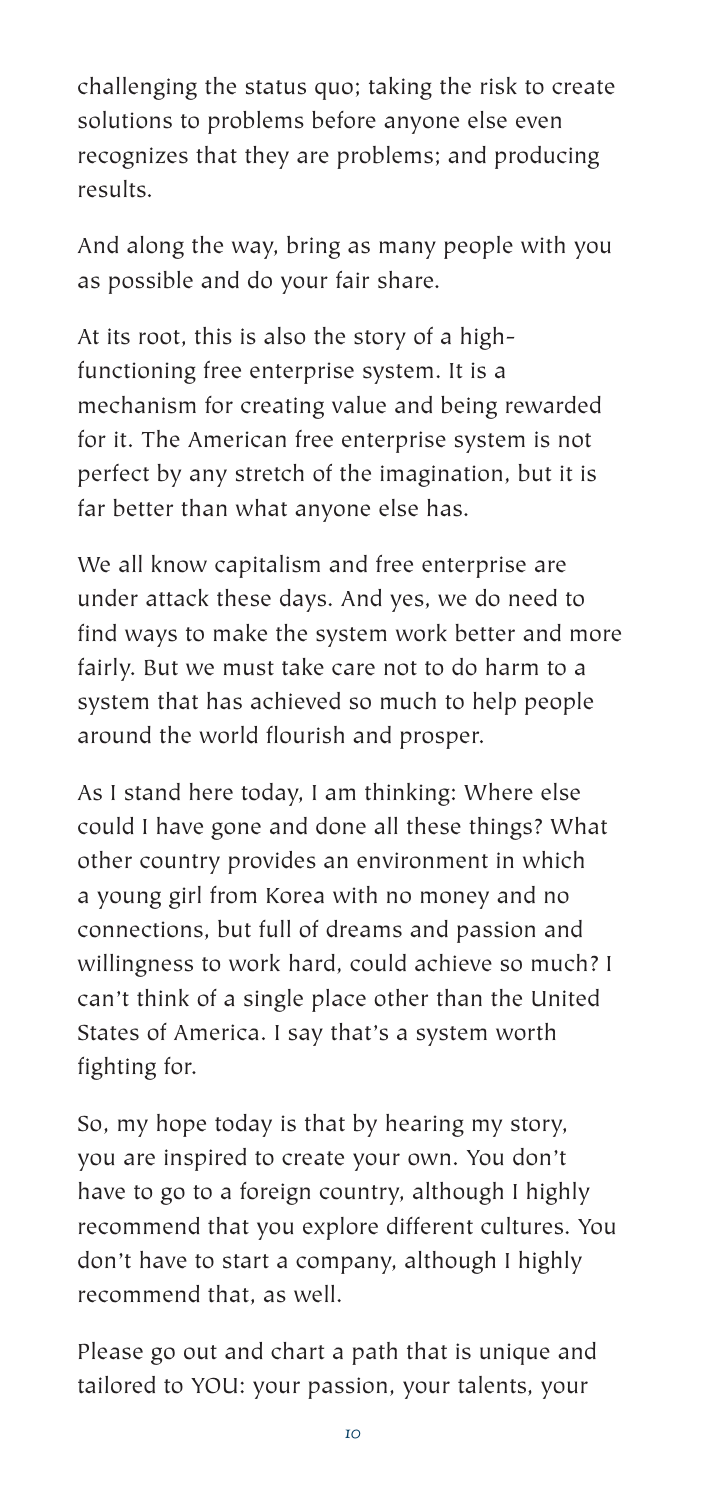vision. Take the risk, and if you fall short, get yourself back up and start again. Your goal should not be money or fame — but a sense of purpose, service and true achievement.

My greatest hope is that one day, many of you in the audience today will be up here sharing your own stories as the next American Free Enterprise Medalists.

Once again, thank you for this tremendous honor today. I hope my mom and dad are up there smiling and thinking that the return on their investment was not too shabby. Mom and Dad, with this recognition, the debt is paid in full. I love you and miss you dearly.

God bless you all and God bless America!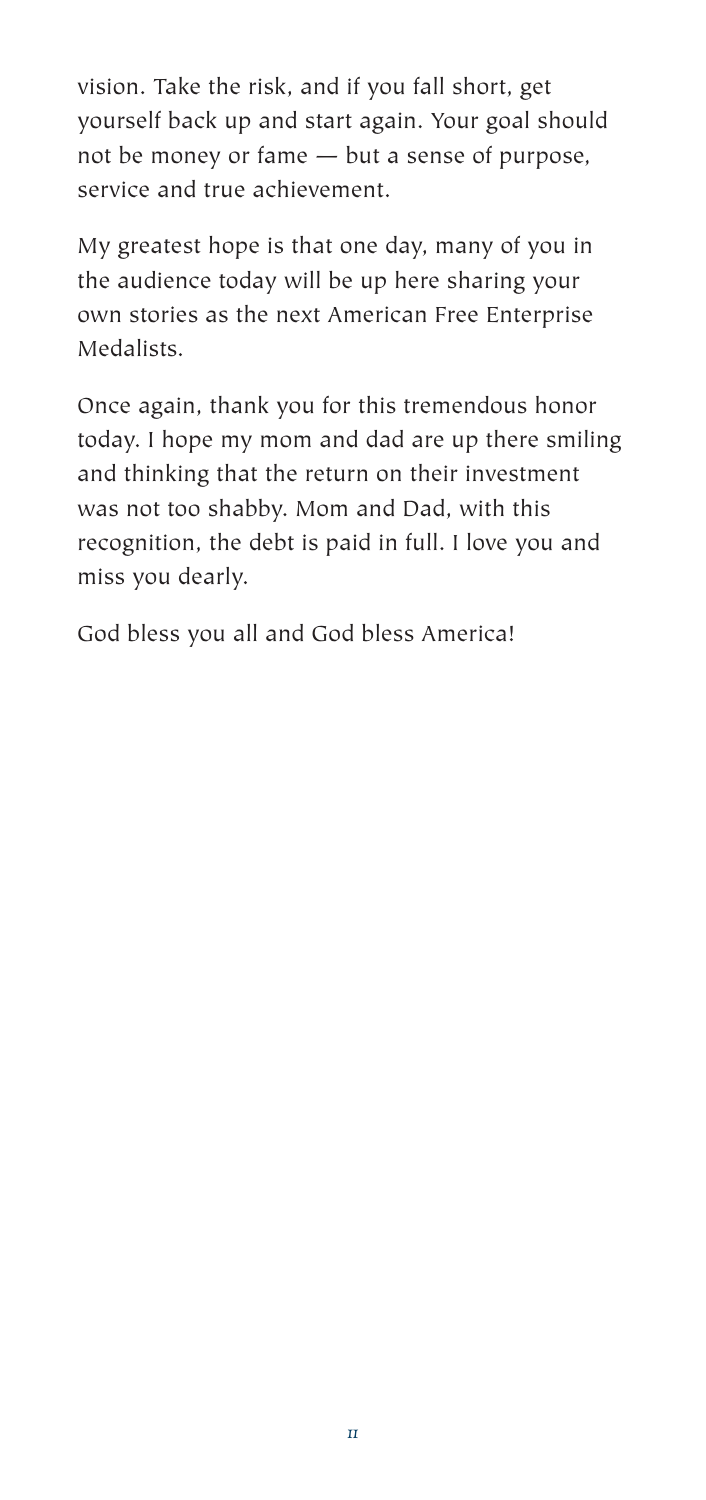**Y. Michele Kang** is founder and CEO of the health care technology company Cognosante®.

A visionary in the field of health information technology, she founded the company in 2008 to disrupt and challenge the status quo in the U.S. health care system. Leveraging a unique set of business, data and technical expertise



in a fundamentally different way, Cognosante provides innovative solutions central to carrying out national health care transformation. Under Kang's leadership, Cognosante has emerged as one of the most trusted partners of key federal and state health agencies.

From a startup operating over her garage at home, the company has grown to employ more than 1,800 workers, with headquarters in Falls Church, Virginia. Kang named the company drawing from a Latin word meaning "to learn" and from sante, French for health.

To further her goal of transforming the health care system in a fundamentally different way, Kang, who resides in Palm Beach and Washington, D.C., established Cognosante Ventures to provide seed money to promising startups in the health IT field. By investing in and mentoring these companies, Cognosante Ventures supports the development of technologies that will fundamentally change the way we experience health care.

Kang also established philanthropic and economic sustainability initiatives to promote entrepreneurship and increase opportunities for veterans, under-resourced young adults and disabled Americans. With a mission to promote the dignity of work, Cognosante Foundation, established in 2012, focuses on supporting members from underserved communities as they pursue financial independence through meaningful careers.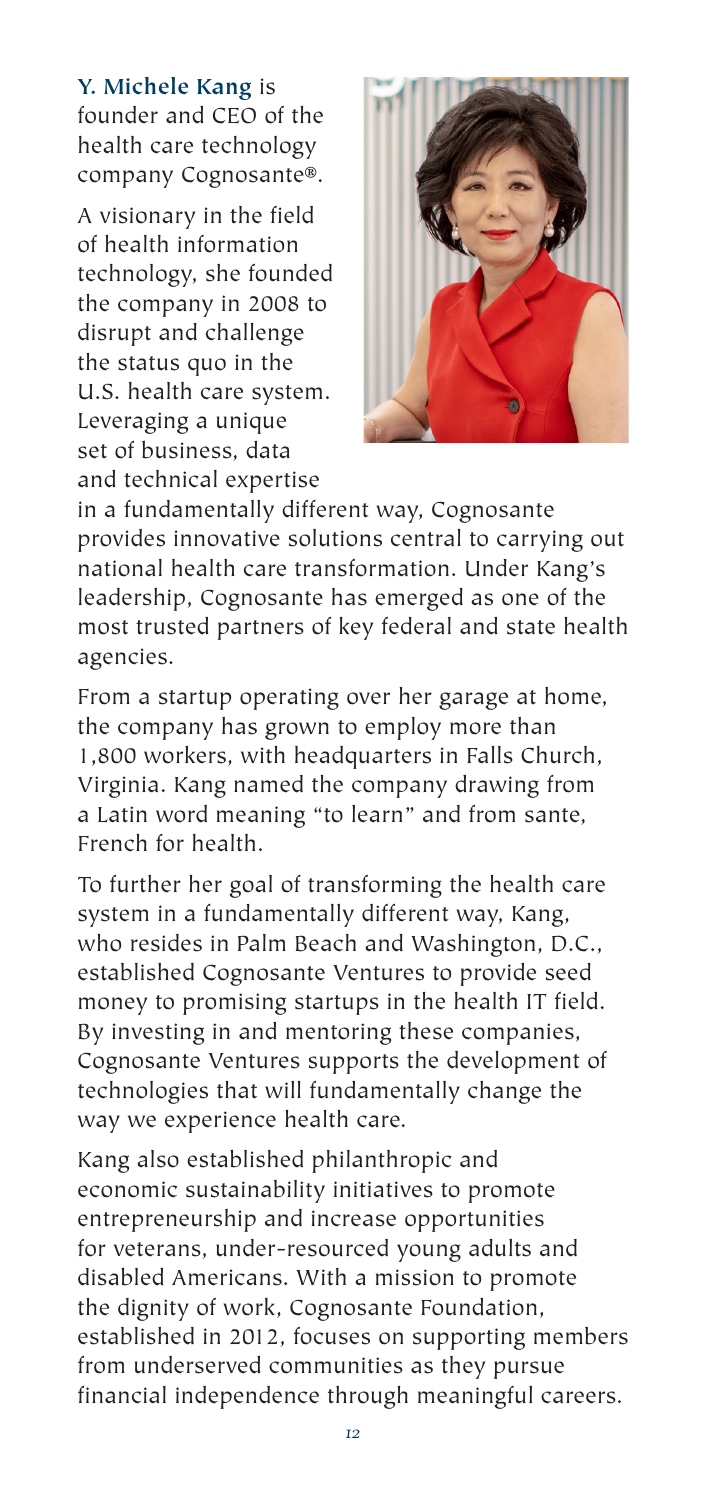She is also actively engaged in promoting science, technology, engineering and mathematics (STEM) studies and careers for girls and women.

In recognition of her entrepreneurial success and philanthropic efforts, she received numerous accolades, including 2015 EY Entrepreneur of The Year® for the Washington, D.C., region and the U.S. Award for Services. She was elected along with U.S. senators, high-ranking government officials and top executives of Fortune 500 companies as an inaugural member of 100 Women Leaders in STEM in 2012 and one of the "Top 100 CEO Leaders in STEM" in 2016.

Prior to founding Cognosante, Kang served as vice president and general manager of Northrop Grumman's Health Solutions division and as a management consultant helping global information, technology and telecomm companies formulate and successfully execute profitable growth strategies.

Kang is a member of the board of governors for the American Red Cross, a member of the board of directors for Northern Virginia Technology Council, an American Enterprise Institute National Council committee member and a champion of the Kennedy Center International Committee on the Arts. She earned a bachelor's degree in economics from the University of Chicago and a master's degree in public and private management from Yale School of Management.

She is a native of South Korea. She sees her programs serving military veterans as "my small way of paying back and showing my gratitude" for the sacrifice of U.S. soldiers who came to the defense of South Korea during the Korean War.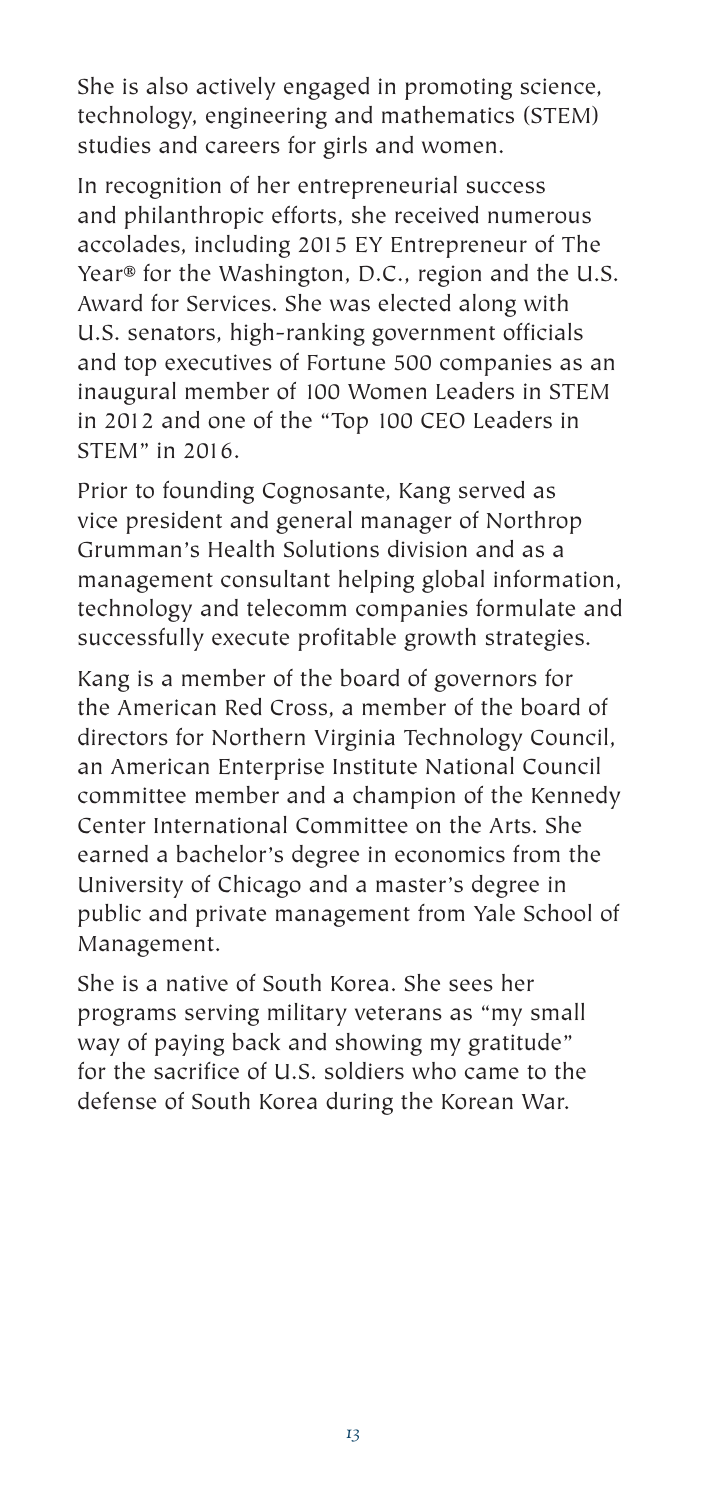# **Speeches in the Series**

**Billy Graham** World Evangelist Commencement, April 26, 1997

**John Clendenin** Chairman of BellSouth Corp. American Free Enterprise Breakfast, Nov. 11, 1997

# **David Mahoney**

Chairman and CEO of the Charles A. Dana Foundation Commencement, May 2, 1998

#### **Joseph Gregory**

CEO of Monarch Pharmaceuticals Vice Chairman of the Board, King Pharmaceuticals, Inc. Commencement, April 29, 2000

#### **Vonette Bright**

Co-founder of Campus Crusade for Christ Commencement, May 5, 2001

#### **Scott Whitaker '91**

Assistant Secretary for Legislation U.S. Department of Health and Human Services Commencement, May 4, 2002

#### **Dallen Peterson**

Retired Chairman and Founder of Merry Maids Commencement, May 3, 2003

#### **Perry Gladstone Christie**

Prime Minister of the Bahamas Commencement, May 3, 2003

**Jerry Regier**

Secretary of the Florida Department of Children and Families Commencement, Dec. 13, 2003

#### **Robert Andringa**

President of the Council for Christian Colleges and Universities

#### **Jack Graham**

Pastor of Prestonwood Baptist Church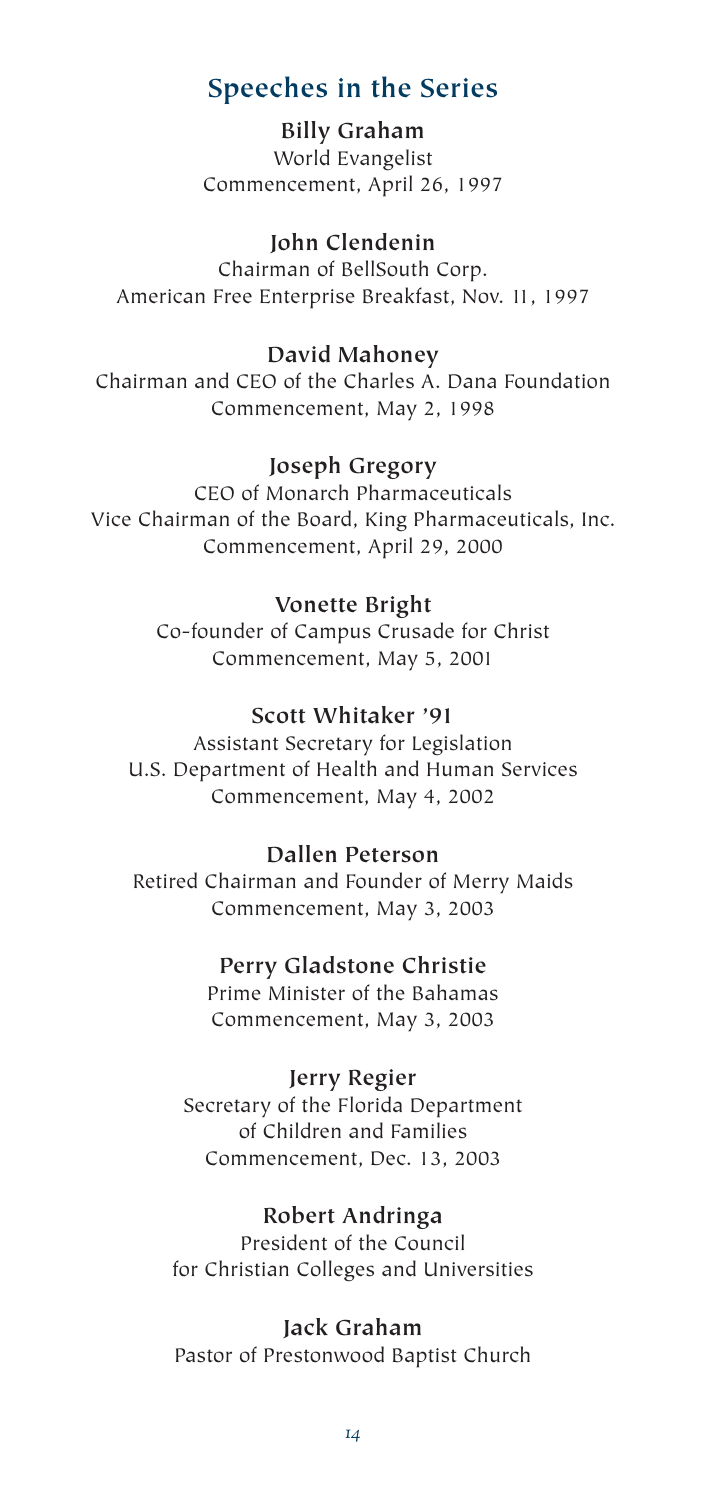#### **David Gyertson**

President of Taylor University Installation Ceremony for President David W. Clark Feb. 26, 2004

#### **Dr. Theodore Baehr**

Founder and Publisher of Movieguide Chairman of The Christian Film & Television Commission Commencement, May 1, 2004

#### **James Ian Walker '81**

Senior Pastor, Biltmore Baptist Church in Asheville, North Carolina Commencement, Dec. 11, 2004

#### **Rich DeVos**

Orlando Magic Owner, Amway Co-founder Commencement, April 30, 2005

## **Senator Bill Nelson**

U.S. Senate Commencement, Dec. 17, 2005

#### **Randy Singer**

Chief Counsel for the North American Mission Board of the Southern Baptist Convention and President of Family Net Television Commencement, May 6, 2006

#### **Admiral Vernon Clark**

Chief of Naval Operations (retired) U.S. Navy Commencement, May 5, 2007

#### **Dr. David Burnham**

Chairman of Burnham Ministries International Commencement, Dec. 15, 2007

#### **Dr. David H. McKinley**

Prestonwood Baptist Church Commencement, May 3, 2008

#### **Dr. John M. Gregory**

Managing Partner, SJ Strategic Investments LLC American Free Enterprise Day, Nov. 13, 2008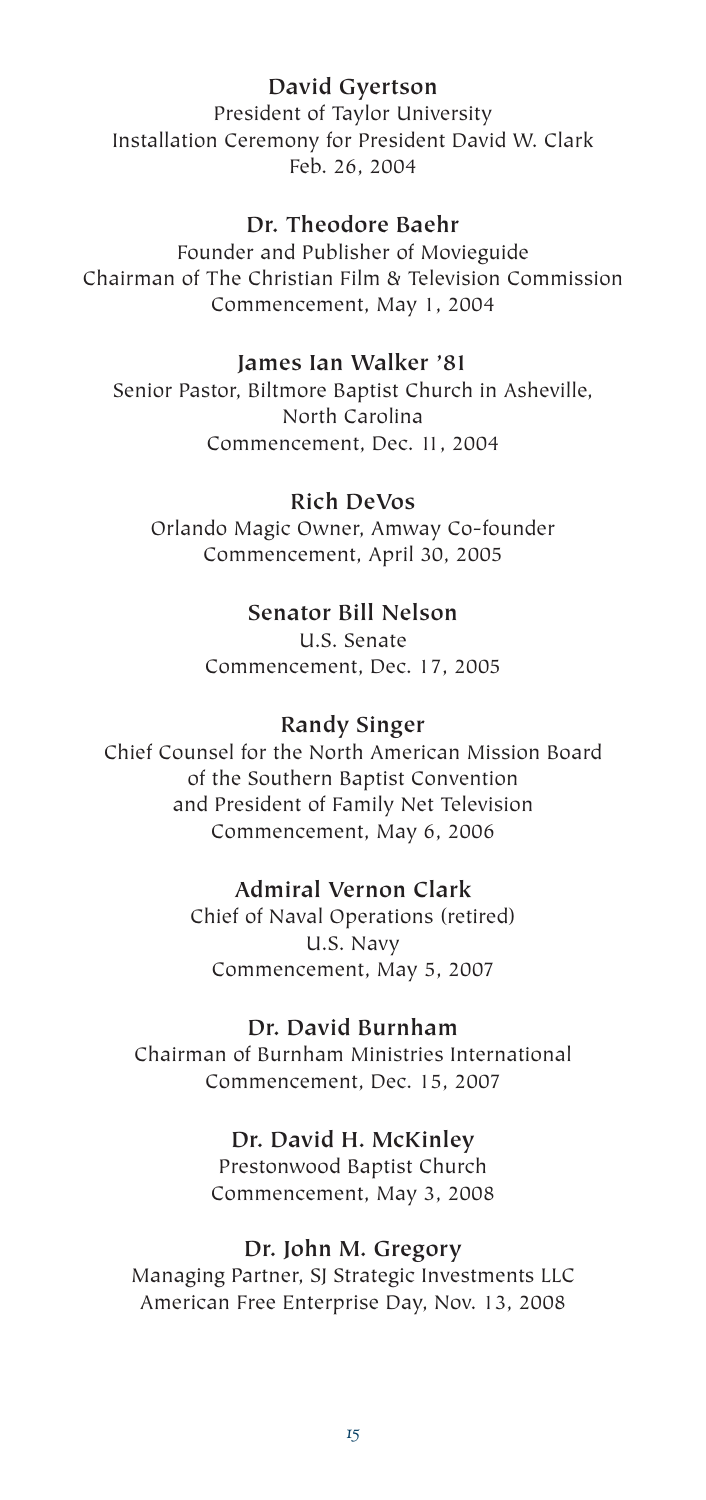#### **Robert Simpson**

President and Owner of Palm Beach Motor Cars Commencement, May 8, 2010

#### **Edward M. Kobel**

President and Chief Operating Officer DeBartolo Development American Free Enterprise Day, Nov. 9, 2010

#### **Senator George LeMieux**

Former U.S. Senator Chairman of the Board, Gunster Law Firm Commencement, May 7, 2011

#### **Brian P. Burns**

Chairman of BF Enterprises Inc. and business attorney, entrepreneur and philanthropist American Free Enterprise Day, Nov. 8, 2012

#### **Eric Metaxas**

Best-selling author and radio commentator Commencement, May 4, 2013

#### **Kenneth Langone**

Founder, Invemed Associates LLC, Co-founder, The Home Depot American Free Enterprise Day, November 10, 2016

### **David C. Novak**

Co-founder, Retired Chairman and CEO of Yum! Brands Inc. American Free Enterprise Day, November 14, 2017

*Please note: Speakers' titles may have changed since time of their address.*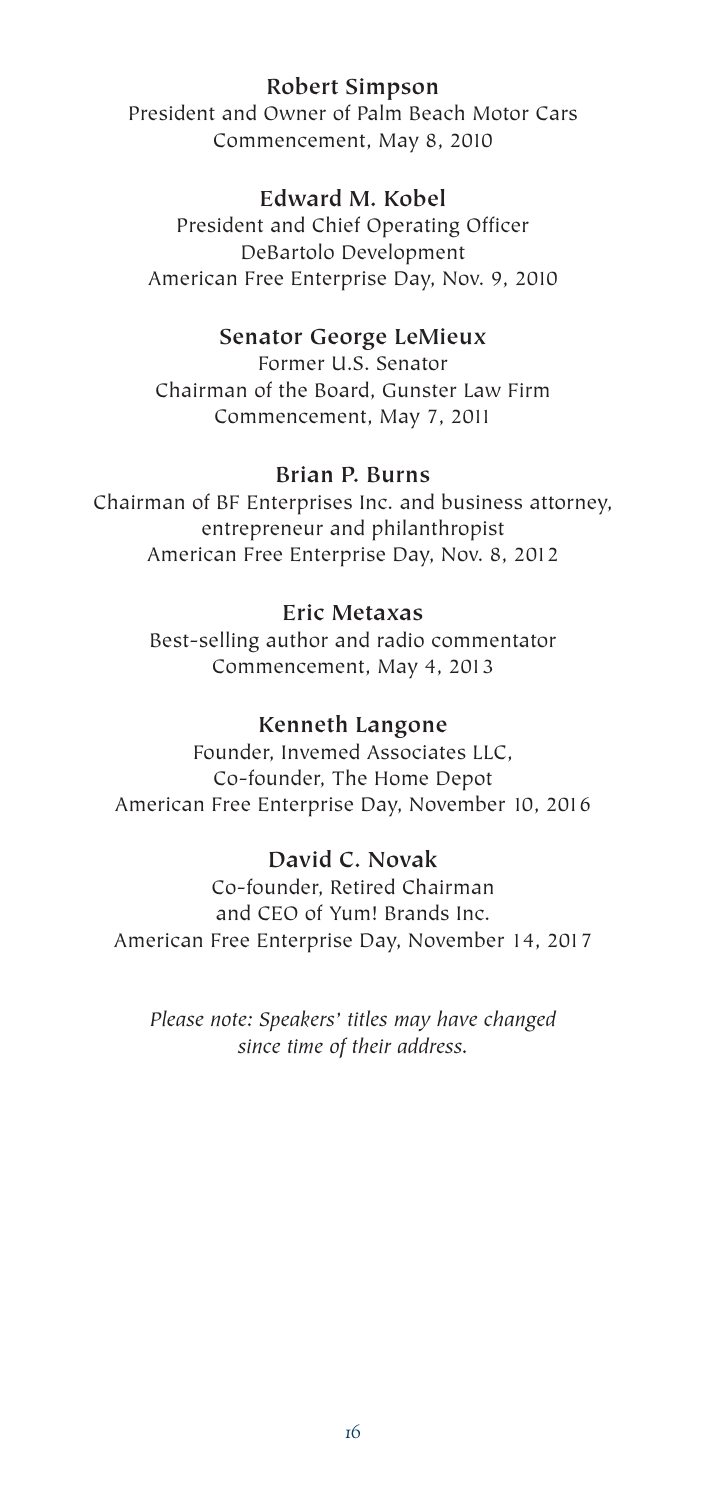# **PBA at a Glance**

## **West Palm Beach Academic Programs**

- 55 undergraduate majors
- Evening undergraduate degrees in business administration, Christian studies, ministry, organizational leadership and community psychology
- Graduate programs in accountancy; business administration (concentrations in accounting, enterprise systems, finance, global development, marketing and project management); Christian studies; clinical mental health counseling; marriage, couple and family counseling; school counseling; general counseling studies; divinity, global development and leadership
- Professional degree programs in health systems leadership, nursing practice (concentrations in adult gerontology primary care, executive leadership, family nurse practitioner and psychiatric mental health) and pharmacy
- Degrees offered: B.A., B.G.S., B.S., B.Mus., B.S.N., D.N.P., M.A., M.Acc., M.B.A., M.Div., M.S., M.S.N., Pharm.D.
- 482,000+ library volumes (books and audiovisual material)
- Some of the semester-long study abroad programs offered are in Brazil, Chile, Colombia, Costa Rica, Czech Republic, England, France, Italy, Jordan, Peru, Scotland, South Africa, South Korea, Spain and Uganda.

# **Orlando Academic Programs**

- Evening undergraduate degrees in Christian studies, ministry, organizational leadership, community psychology, and RN to BSN
- Master's degrees in Christian studies; divinity; clinical mental health counseling; marriage, couple and family counseling; school counseling; general counseling studies and leadership

# **Online Programs**

- Undergraduate degrees in ministry, organizational leadership, community psychology and RN to BSN
- Master's degree in leadership

# **Centers of Excellence**

- Center for Biblical Leadership
- Center for Integrative Science Learning
- David and Leighan Rinker Center for Experiential Learning
- Gregory Center for Medical Missions
- The LeMieux Center for Public Policy
- Titus Center for Franchising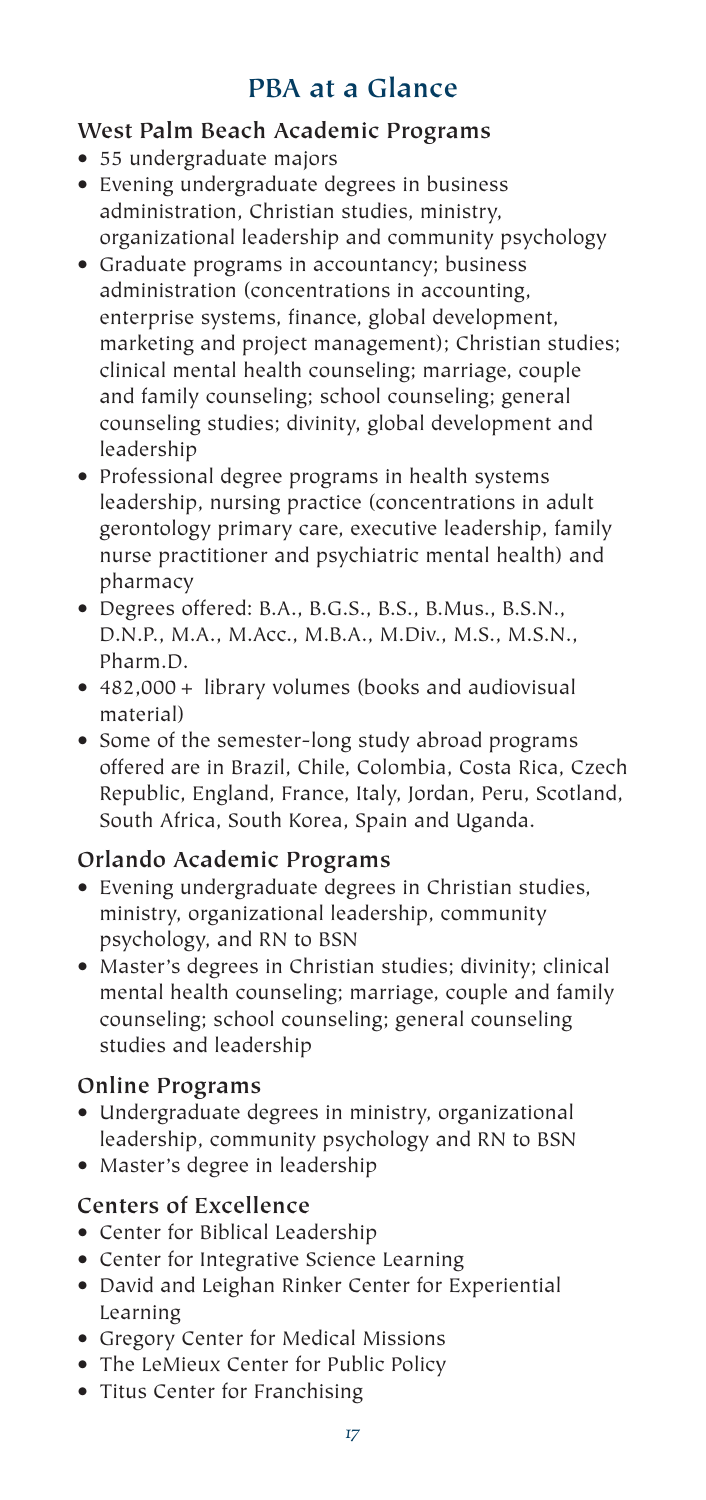## **Faculty**

- Undergraduate student-faculty ratio: 12 to 1
- Average day undergraduate class size: 17
- 89% of undergraduate classes have fewer than 30 students
- 83% of full-time teaching faculty hold the highest degree in their field
- 178 full-time teaching faculty

# **Enrollment - Fall 2019-2020**

- Total 3,699
- 2,153 traditional day (West Palm Beach)
- 232 evening adult (West Palm Beach, Orlando and online)
- 443 master's (West Palm Beach, Orlando and online)
- 112 professional in nursing practice and health systems leadership
- 257 professional in pharmacy
- 502 dual-enrolled students
- 1,172 residential students
- 18,000+ alumni

# **Accreditation**

Palm Beach Atlantic University is accredited by the Southern Association of Colleges and Schools Commission on Colleges (SACSCOC) to award the following degrees: bachelor's, master's, doctor of pharmacy, and doctor of nursing practice. For questions about the accreditation of Palm Beach Atlantic University, contact the Commission on Colleges at:

**1866 Southern Lane Decatur, GA 30033-4097 (404) 679-4500 or www.sacscoc.org**

Persons wishing to review documents related to the accreditation of Palm Beach Atlantic University should contact the Assistant Provost for Accreditation and Assessment at (561) 803-2050.

# **Workship: A Tradition of Service Since 1968**

Workship is a distinctive community service program that responds to human needs with Christ-like action in the community and the world. Through community service, students can discern their vocation and develop a life-long habit of servant leadership. To date, Palm Beach Atlantic students have volunteered more than 3.5 million hours.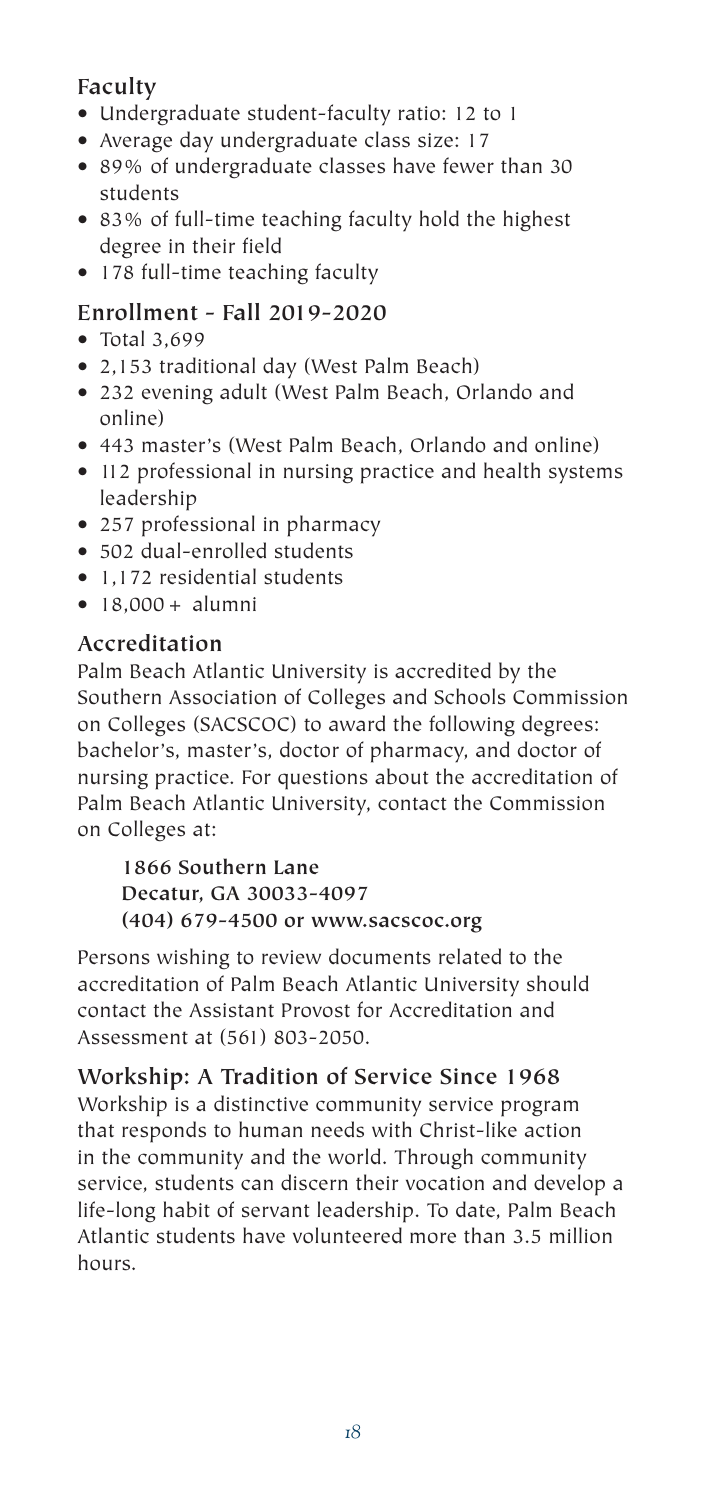# **American Free Enterprise**

Palm Beach Atlantic University confidently affirms the values and institutions that historically have informed American society—religious liberty; traditional Judeo-Christian morality; limited, constitutional government; the Rule of Law; personal and political accountability; and capitalism—the system of free enterprise. We believe that America is truly an exceptional nation, which was founded and has flourished under the guiding providential hand of God. We aim to develop in each of our students an appreciation for the unique American achievement in its many dimensions—social, political, economic, moral, legal, and religious.

Our general education curriculum, required of all students, includes a course entitled "Freedom in American Society," which examines the meaning and significance of freedom in the American experience. Students explore such topics as the historical roots of American liberty, with special emphasis on the close link between liberty and Christianity, and the nature of freedom as understood by the chief architects of the American political order. They examine the interdependence between political and economic freedom, in particular, the significance of free-enterprise capitalism for the preservation of liberty. They learn about the structure of American constitutional democracy and the traditional meaning of justice and the Rule of Law.

These studies help students recognize the various threats to individual freedom, religious liberty, and other traditional American rights and values that have emerged over the past several centuries, as well as contemporary challenges to their preservation.

Cicero remarked of the declining Republic of his era: "Our age . . . inherited the Republic like some beautiful painting of bygone days, its colors already fading through great age; and not only has our time neglected to freshen the colors of the picture, but we have failed to preserve its form and outlines." Palm Beach Atlantic University strives to ensure that a similar fate does not befall the noble American experiment in ordered liberty. We regard the transmission of the American cultural heritage to the rising generation as not only a profound joy, but also a profound duty.